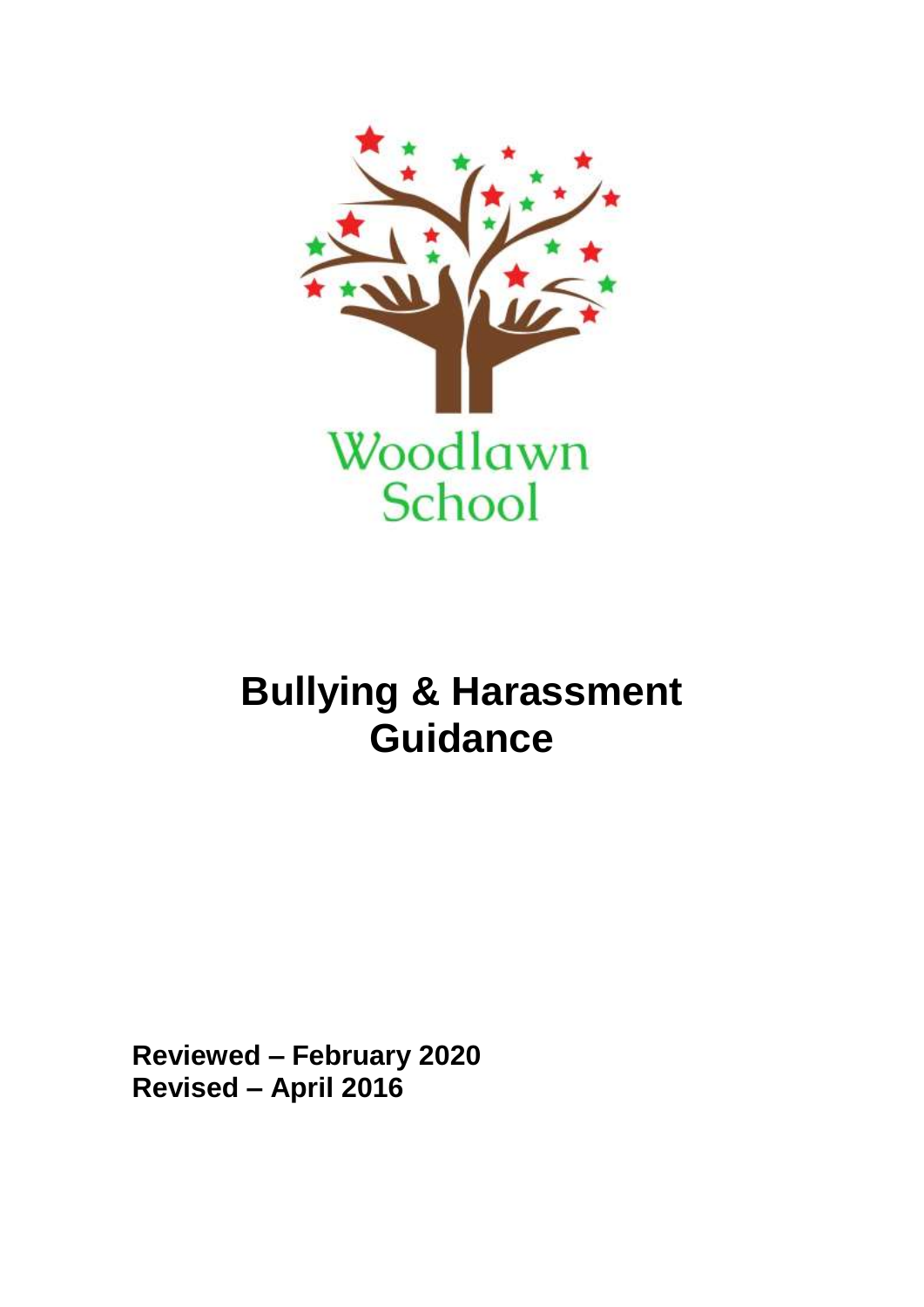# **Guidance**

#### **1 Introduction**

- 101 This document has been produced to give advice to employees working in school who feel they may be experiencing, witnessed, or been accused of bullying and/or harassment, as well as other individuals who may become involved in dealing with such situations.
- 102 It is applicable to individuals under a contract of service or apprenticeship whether full time, part time, permanent or temporary. This guidance does not apply to individuals based at the School under a contract for service/third party arrangements or individuals employed by the Council whose employment relationship is not directly managed by the School.

## **2 Defining Bullying**

- 201 There is no legal definition of bullying. However, it's usually defined as behaviour that is: repeated and intended to hurt someone either physically or emotionally.
- 202 Although there is no exhaustive list of behaviour that may constitute bullying, the list below gives some examples:
	- spreading malicious rumors,
	- unfair treatment,
	- picking on someone,
	- regularly undermining a competent worker,
	- preventing someone's training or promotion opportunities,
	- regularly and deliberately ignoring or excluding someone.

This can happen: face-to-face, by letter, by email or by phone.

Technology has seen the development of new ways in which to bully, harass and abuse workers. As a result, cyber bullying, which is defined as 'any use of information and communications technology to support deliberate and hostile attempts to hurt, upset or embarrass another person' can occur

. If employees complain they are being bullied or harassed, then they have a grievance which must be dealt with regardless of whether or not their complaint accords with a standard definition.

#### **3 Defining Harassment**

- 301 Harassment can be defined as unwanted conduct which has the purpose or effect of violating an individual's dignity or creating an interrogating, degrading, hostile offensive or humiliating environment for the employee in question. Such actions can occur through physical, verbal and non-verbal conduct.
- <sup>302</sup> Individuals or groups can be harassed on grounds of their gender, gender identity or reassignment, marital status, full/part time/fixed term employment status, sexual orientation, race, language, ethnic or national origins, faith/religion/belief,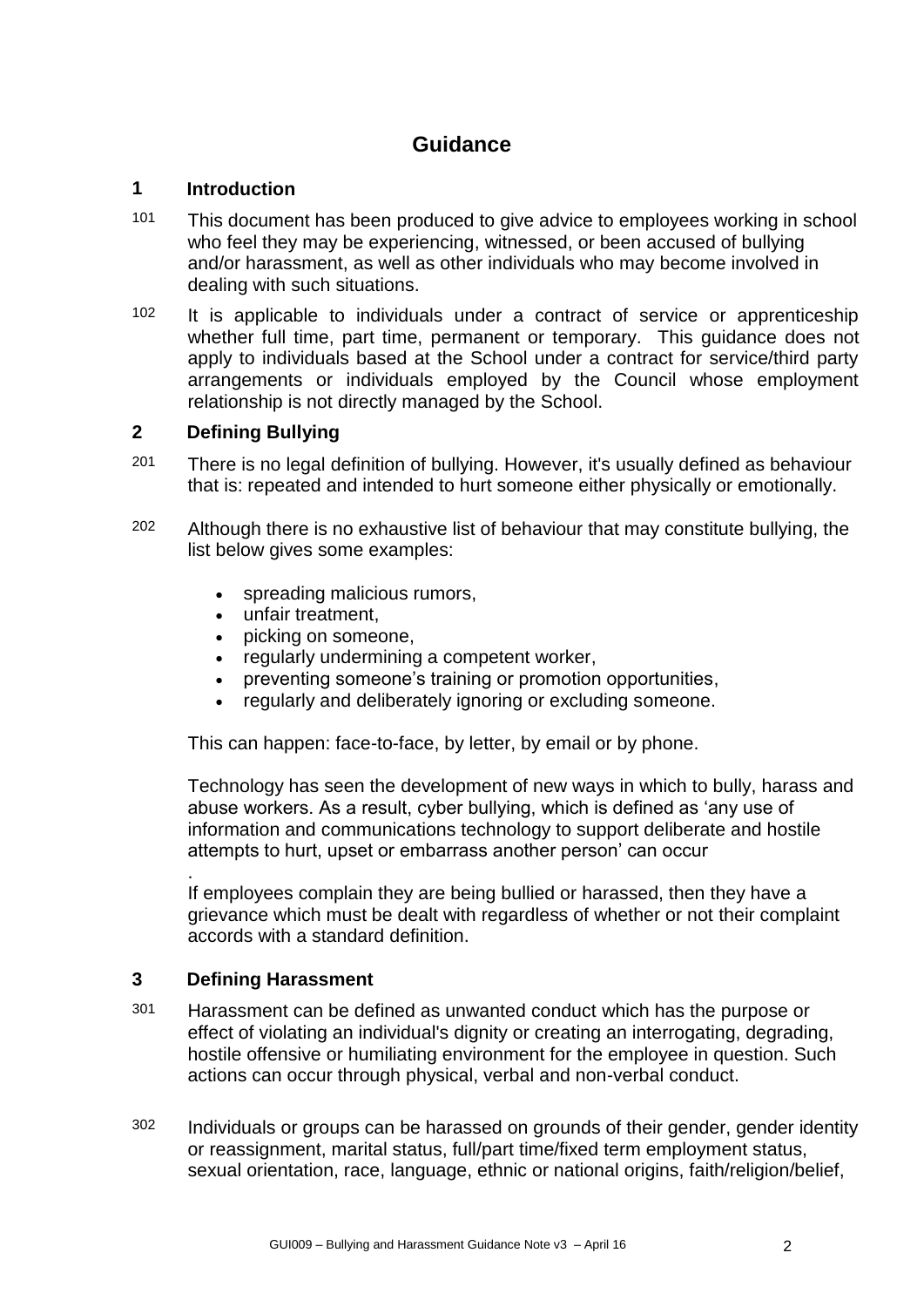disability, age, Trade Union/Professional Association membership or activity, together with any political view or affiliation.

- 303 Although there is no exhaustive list of behaviour that may constitute harassment, the list below gives some examples of what could be deemed as harassment in line with the definition given above:
	- Threatening behaviour,
	- Comments that are demeaning, derogatory or offensive,
	- Physical contact.
	- Making offensive jokes,
	- Display of inappropriate publications or materials,
	- Staring,
	- Damage to personal items.

## **4 Key Principles**

- 401 Bullying and Harassment is unlawful and will not be tolerated at the School.
- 402 Actions by school will be guided by the following principles:

*School environment* - All employees should expect to work in an environment free from bullying, harassment, discrimination and victimisation. Employees should therefore aim to work to achieve and maintain high standards of work and behaviour, promoting the values and objectives of the School. Therefore, any incidents of bullying or harassment that occur will be considered unacceptable and appropriate action taken.

*Third parties* - Bullying and harassment of school employees from third parties e.g. contract workers; members of the public, partner organisations, suppliers etc will not be tolerated. If an employee is subject to bullying or harassment from a third party then it should be reported to the school leadership team to determine appropriate action.

*Social activities* – Where work-related social functions are undertaken the school will expect staff to continue to maintain high standards of behaviour. Therefore, any incidents of bullying or harassment that occur during such functions are considered unacceptable and appropriate action taken.

- 403 To ensure a positive culture in school, where bullying and harassment are not acceptable and will not be tolerated, it is expected that all individuals take responsibility to ensure bullying and/or harassment does not take place. All employees should therefore inform an appropriate person in the leadership team of any concerns if they suspect bullying and/or harassment is occurring.
- 404 Line managers will set a good example through their own standards of behaviour.
- 405 Line Managers have a responsibility to ensure that bullying and/or harassment does not take place and that incidents are dealt with in a, fair, sensitive, timely and confidential manner.

#### **5 Informal Resolution**

501 Employees may wish to discuss the situation with the person involved in at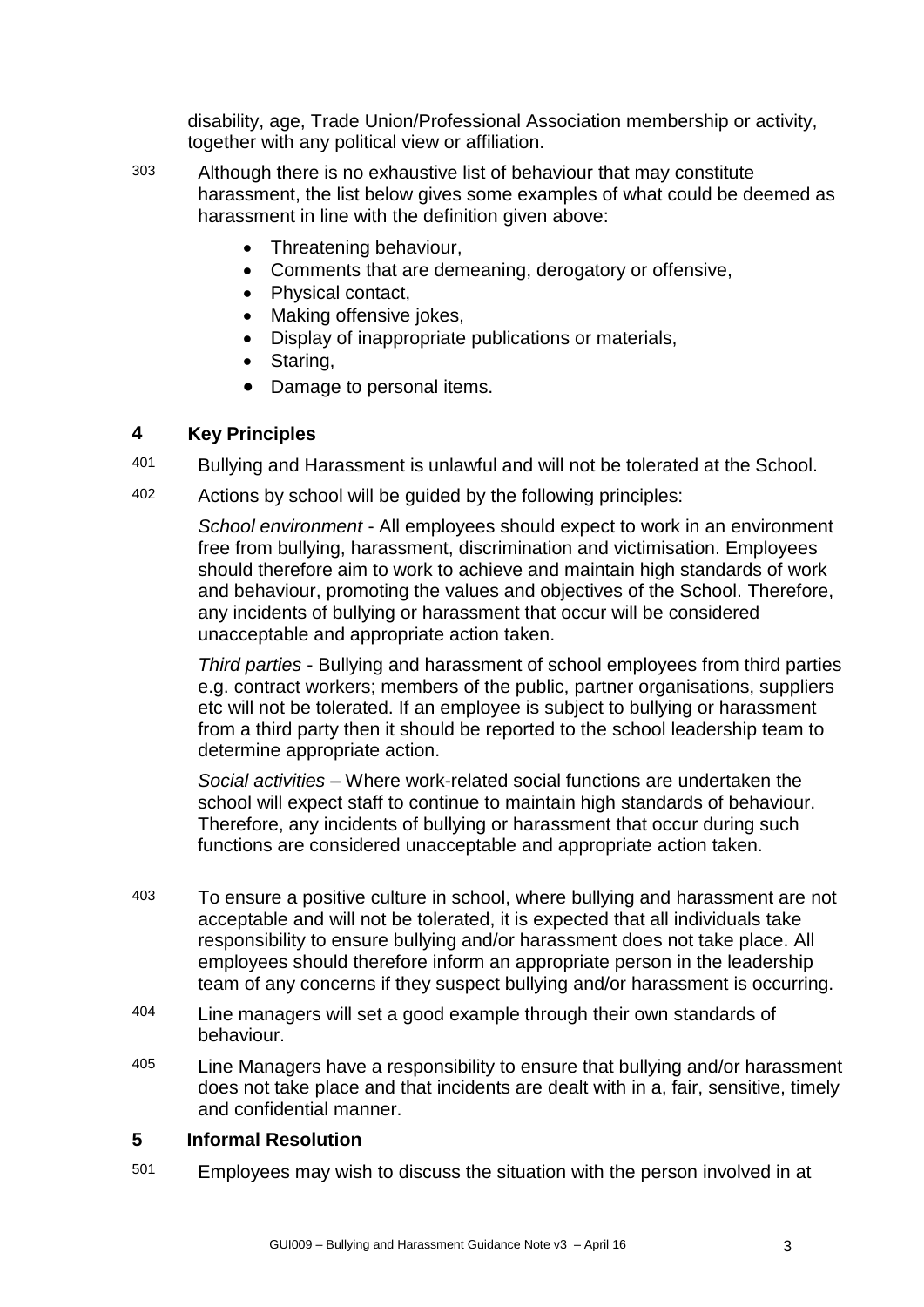attempt to resolve the matter. If this is not possible, employees may contact their Line Manager/Headteacher or where the concerns relate to the Headteacher or a member of the Governing Body the individual should contact the Chair of Governors in the first instance. Employees may also wish to seek support from a Work Colleague or Trade Union/Professional Association representative.

- 502 It is always advisable to achieve resolution of any issues at an early stage and at an informal level. This can enable concerns to be resolved effectively as soon as possible and prior to them escalating further. This is likely to include working through any issues by discussing the situation with parties involved and agreeing a positive way forward. Whilst it is not possible to give a precise timescale for the resolution of such concerns, it is expected that these would take no longer than 2 weeks to discuss and resolve – unless another timescale is agreed between the parties.
- 503 When attempting resolution informally then an initial no blame approach should be taken in the first instance. In doing so every effort will be made resolve any issues informally. Employees who are accused of bullying and/or harassment may also wish to discuss the matter with an appropriate person in School or contact their Trade Union/Professional Association representative.

#### **6 Where Informal Resolution has failed or is Not Appropriate**

- 601 In instances where it has not been possible to deal with a matter informally, employees should progress the issue using the School's "Resolving Grievances at Work Policy & Procedure".
- 602 In accordance with the Section Two of the schools "Resolving Grievances at Work Policy & Procedure" individuals who feel that their concerns relating to bullying and/or harassment have not been resolved at the informal level should submit a Grievance in accordance with this document. The Grievance relating to bullying and/or harassment will then move out of the Bullying and/or Harassment Guidance and move into this formal procedure.
- 603 Where it is established that bullying and/or harassment has taken place, Managers/the Governing Body will treat this as a serious matter and it may be necessary to invoke the schools Disciplinary Policy & Procedure. In such cases, bullying and/or harassment could be deemed as gross misconduct and may result in dismissal.

# **7 Accused of bullying**

If you have been accused of bullying at work, it's important to cooperate with the schools procedure and any investigations. If you are accused of workplace bullying, even if you don't believe it's justified, it's important to be open-minded and listen to the other person's perspective.

- Remain calm if someone approaches you about your behaviour. Although it can be extremely upsetting to be accused of bullying, getting angry will only aggravate the situation.
- If you believe that the accusations are false, speak to a senior level employee. In many cases where bullying stems from a misunderstanding,